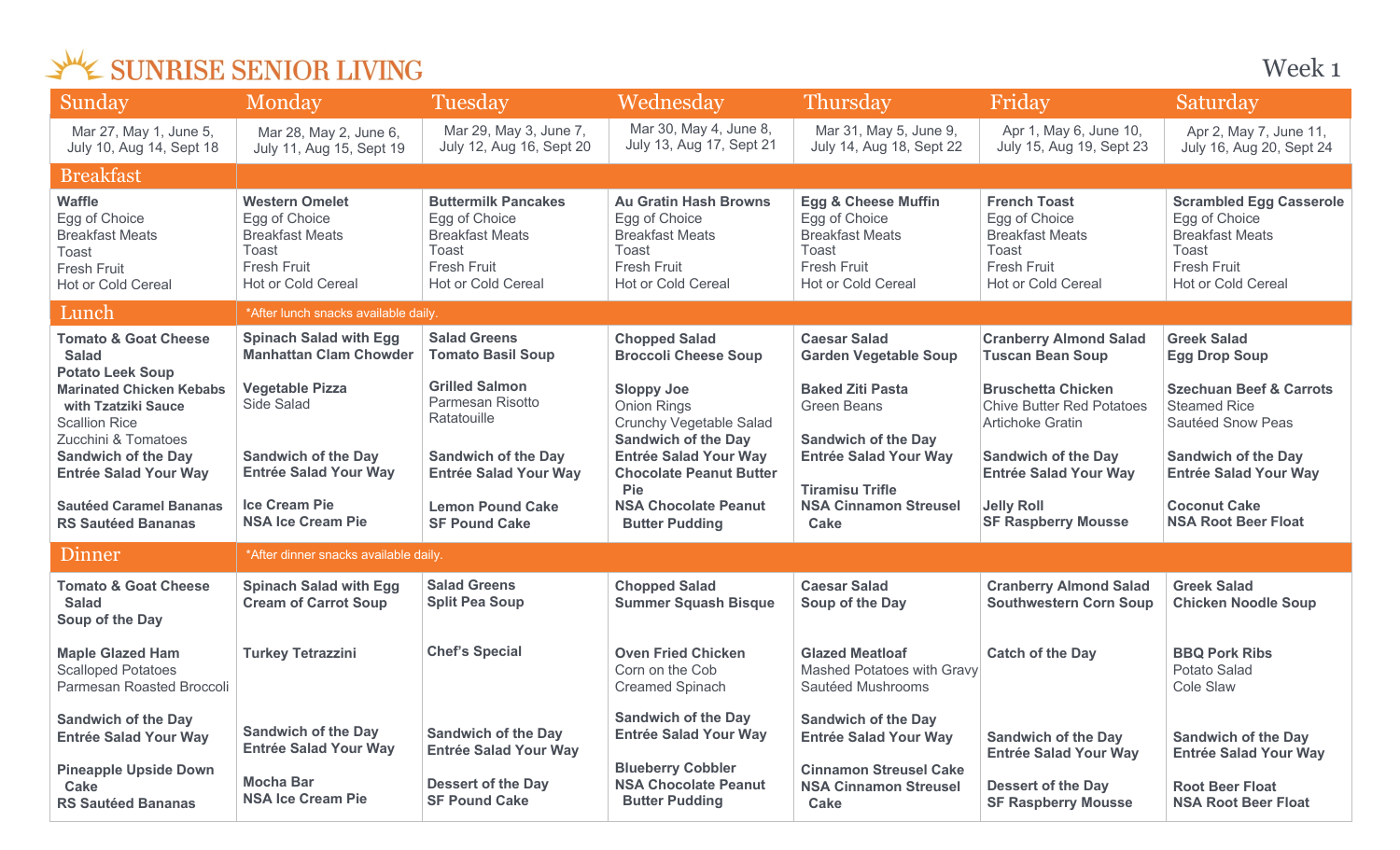Week 2

| Sunday                                                                                                        | Monday                                                                                                                         | Tuesday                                                                                                                           | Wednesday                                                                                                            | Thursday                                                                                                                       | Friday                                                                                                              | Saturday                                                                                                                              |  |
|---------------------------------------------------------------------------------------------------------------|--------------------------------------------------------------------------------------------------------------------------------|-----------------------------------------------------------------------------------------------------------------------------------|----------------------------------------------------------------------------------------------------------------------|--------------------------------------------------------------------------------------------------------------------------------|---------------------------------------------------------------------------------------------------------------------|---------------------------------------------------------------------------------------------------------------------------------------|--|
| Apr 3, May 8, June 12,<br>July 17, Aug 21                                                                     | Apr 4, May 9, June 13,<br><b>July 18, Aug 22</b>                                                                               | Apr 5, May 10, June 14,<br>July 19, Aug 23                                                                                        | Apr 6, May 11, June 15,<br>July 20, Aug 24                                                                           | Apr 7, May 12, June 16,<br>July 21, Aug 25                                                                                     | Apr 8, May 13, June 17,<br><b>July 22, Aug 26</b>                                                                   | Apr 9, May 14, June 18,<br>July 23, Aug 27                                                                                            |  |
| <b>Breakfast</b>                                                                                              |                                                                                                                                |                                                                                                                                   |                                                                                                                      |                                                                                                                                |                                                                                                                     |                                                                                                                                       |  |
| <b>Waffle</b><br>Egg of Choice<br><b>Breakfast Meats</b><br>Toast<br><b>Fresh Fruit</b><br>Hot or Cold Cereal | <b>Ham &amp; Cheese Omelet</b><br>Egg of Choice<br><b>Breakfast Meats</b><br>Toast<br><b>Fresh Fruit</b><br>Hot or Cold Cereal | <b>Buttermilk Pancakes</b><br>Egg of Choice<br><b>Breakfast Meats</b><br><b>Toast</b><br><b>Fresh Fruit</b><br>Hot or Cold Cereal | <b>Cinnamon Roll</b><br>Egg of Choice<br><b>Breakfast Meats</b><br>Toast<br><b>Fresh Fruit</b><br>Hot or Cold Cereal | <b>Egg &amp; Cheese Muffin</b><br>Egg of Choice<br><b>Breakfast Meats</b><br>Toast<br><b>Fresh Fruit</b><br>Hot or Cold Cereal | <b>French Toast</b><br>Egg of Choice<br><b>Breakfast Meats</b><br>Toast<br><b>Fresh Fruit</b><br>Hot or Cold Cereal | <b>Scrambled Egg Casserole</b><br>Egg of Choice<br><b>Breakfast Meats</b><br>Toast<br><b>Fresh Fruit</b><br><b>Hot or Cold Cereal</b> |  |
| Lunch                                                                                                         | *After lunch snacks available daily.                                                                                           |                                                                                                                                   |                                                                                                                      |                                                                                                                                |                                                                                                                     |                                                                                                                                       |  |
| <b>Caprese Salad</b><br><b>Ham &amp; Navy Bean Soup</b>                                                       | <b>Tossed Garden Salad</b><br><b>Cream of Cauliflower Soup</b>                                                                 | <b>Spinach Strawberry Salad</b><br><b>Wild Rice &amp; Mushroom</b><br>Soup                                                        | <b>Salad Greens with Orange</b><br><b>Tomato Soup with</b><br><b>Couscous</b>                                        | <b>Grilled Peach Salad</b><br><b>Black Bean Soup</b>                                                                           | <b>Caesar Salad</b><br><b>Minestrone Soup</b>                                                                       | <b>Wedge Salad</b><br><b>Cream of Broccoli Soup</b>                                                                                   |  |
| <b>Lemon Rosemary Chicken</b><br><b>Honey Roasted Sweet</b><br>Potatoes<br>Summer Squash                      | <b>Stuffed Cabbage</b><br><b>Seasoned Potato Wedges</b>                                                                        | <b>Cheese &amp; Potato Pierogies</b><br>with Bacon & Sour Cream<br><b>Caramelized Onions</b><br>Sautéed Cabbage                   | <b>Oven Fried Fish &amp; Chips</b><br>Succotash                                                                      | <b>Teriyaki Chicken</b><br><b>Brown Rice</b><br><b>Stir Fried Vegetables</b>                                                   | <b>Penne &amp; Meatballs</b><br>Swiss Chard with Garlic<br><b>Sandwich of the Day</b>                               | <b>Chicken Pot Pie</b><br><b>Glazed Carrots</b>                                                                                       |  |
| <b>Sandwich of the Day</b><br><b>Entrée Salad Your Way</b>                                                    | <b>Sandwich of the Day</b><br><b>Entrée Salad Your Way</b>                                                                     | <b>Sandwich of the Day</b><br><b>Entrée Salad Your Way</b>                                                                        | <b>Sandwich of the Day</b><br><b>Entrée Salad Your Way</b>                                                           | <b>Sandwich of the Day</b><br><b>Entrée Salad Your Way</b>                                                                     | <b>Entrée Salad Your Way</b><br><b>White Chocolate Bread</b>                                                        | <b>Sandwich of the Day</b><br><b>Entrée Salad Your Way</b>                                                                            |  |
| <b>Blonde Brownie Sundae</b><br><b>NSA Blonde Brownie</b><br><b>Sundae</b>                                    | <b>Banana Cream Pie</b><br><b>NSA Angel Food Cake</b>                                                                          | <b>Frosted Chocolate Cake</b><br><b>RS Frosted Chocolate Cake</b>                                                                 | <b>Strawberry Shortcake</b><br><b>RS Tapioca Pudding</b>                                                             | <b>Coconut Cream Squares</b><br><b>NSA Apple Crisp</b>                                                                         | <b>Pudding</b><br><b>RS Vanilla Pudding</b>                                                                         | <b>Raspberry Jam Bar</b><br><b>RS Red Velvet Cake</b>                                                                                 |  |
| Dinner                                                                                                        | *After dinner snacks available daily.                                                                                          |                                                                                                                                   |                                                                                                                      |                                                                                                                                |                                                                                                                     |                                                                                                                                       |  |
| <b>Caprese Salad</b><br>Soup of the Day                                                                       | <b>Tossed Garden Salad</b><br><b>Italian Wedding Soup</b>                                                                      | <b>Spinach Strawberry Salad</b><br><b>Beef Noodle Soup</b>                                                                        | <b>Salad Greens with Orange</b><br><b>Lentil Soup</b>                                                                | <b>Grilled Peach Salad</b><br>Soup of the Day                                                                                  | <b>Caesar Salad</b><br><b>Chicken Corn Chowder</b>                                                                  | <b>Wedge Salad</b><br><b>French Onion Soup</b>                                                                                        |  |
| <b>Seafood Alfredo with</b><br>Linguini<br>Lemon Butter Broccoli                                              | <b>Chicken Cacciatore</b><br><b>Creamy Polenta</b><br>Sautéed Vegetables                                                       | <b>Chef's Special</b>                                                                                                             | <b>Beef &amp; Mushroom Stew</b><br><b>Biscuit</b>                                                                    | <b>Pork Tenderloin Diane</b><br><b>Whipped Red Potatoes</b><br><b>Buttered Peas</b>                                            | <b>Catch of the Day</b>                                                                                             | <b>Grilled Sirloin Steak</b><br>with Hollandaise Sauce<br><b>Baked Potato &amp; Sour</b><br>Cream<br>Grilled Zucchini                 |  |
| <b>Sandwich of the Day</b><br><b>Entrée Salad Your Way</b>                                                    | <b>Sandwich of the Day</b><br><b>Entrée Salad Your Way</b>                                                                     | <b>Sandwich of the Day</b><br><b>Entrée Salad Your Way</b>                                                                        | <b>Sandwich of the Day</b><br><b>Entrée Salad Your Way</b>                                                           | <b>Sandwich of the Day</b><br><b>Entrée Salad Your Way</b>                                                                     | <b>Sandwich of the Day</b><br><b>Entrée Salad Your Way</b>                                                          | <b>Sandwich of the Day</b><br><b>Entrée Salad Your Way</b>                                                                            |  |
| <b>Blueberry Cake</b><br><b>NSA Blonde Brownie</b><br><b>Sundae</b>                                           | Angel Food Cake & Berries Dessert of the Day<br><b>NSA Angel Food Cake</b>                                                     | <b>RS Frosted Chocolate Cake</b>                                                                                                  | <b>Creamy Rice Pudding</b><br><b>RS Tapioca Pudding</b>                                                              | <b>Apple Crisp</b><br><b>NSA Apple Crisp</b>                                                                                   | <b>Dessert of the Day</b><br><b>RS Vanilla Pudding</b>                                                              | <b>Red Velvet Cake</b><br><b>RS Red Velvet Cake</b>                                                                                   |  |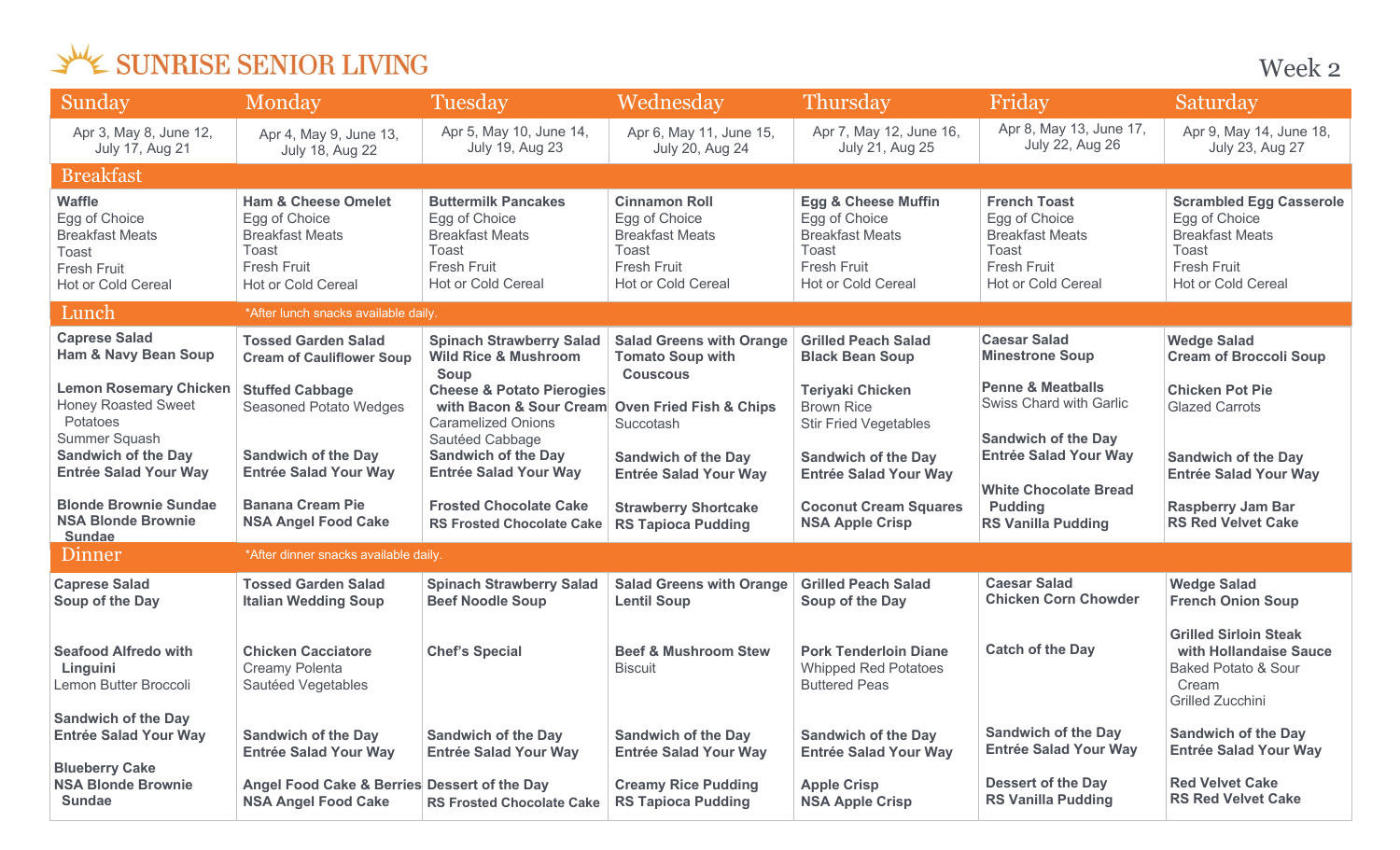Week 3

| Sunday                                                                                                                                           | Monday                                                                                                                              | Tuesday                                                                                                                    | Wednesday                                                                                                                          | Thursday                                                                                                                       | Friday                                                                                                              | Saturday                                                                                                                            |
|--------------------------------------------------------------------------------------------------------------------------------------------------|-------------------------------------------------------------------------------------------------------------------------------------|----------------------------------------------------------------------------------------------------------------------------|------------------------------------------------------------------------------------------------------------------------------------|--------------------------------------------------------------------------------------------------------------------------------|---------------------------------------------------------------------------------------------------------------------|-------------------------------------------------------------------------------------------------------------------------------------|
| Apr 10, May 15, June 19,<br><b>July 24, Aug 28</b>                                                                                               | Apr 11, May 16, June 20,<br>July 25, Aug 29                                                                                         | Apr 12, May 17, June 21,<br>July 26, Aug 30                                                                                | Apr 13, May 18, June 22,<br><b>July 27, Aug 31</b>                                                                                 | Apr 14, May 19, June 23,<br>July 28, Sept 1                                                                                    | Apr 15, May 20, June 24,<br>July 29, Sept 2                                                                         | Apr 16, May 21, June 25,<br>July 30, Sept 3                                                                                         |
| <b>Breakfast</b>                                                                                                                                 |                                                                                                                                     |                                                                                                                            |                                                                                                                                    |                                                                                                                                |                                                                                                                     |                                                                                                                                     |
| <b>Waffle</b><br>Egg of Choice<br><b>Breakfast Meats</b><br>Toast<br>Fresh Fruit<br>Hot or Cold Cereal                                           | <b>Omelet</b><br>Egg of Choice<br><b>Breakfast Meats</b><br>Toast<br>Fresh Fruit<br><b>Hot or Cold Cereal</b>                       | <b>Buttermilk Pancakes</b><br>Egg of Choice<br><b>Breakfast Meats</b><br>Toast<br><b>Fresh Fruit</b><br>Hot or Cold Cereal | <b>Biscuits</b><br>Egg of Choice<br><b>Breakfast Meats</b><br>Toast<br><b>Fresh Fruit</b><br>Hot or Cold Cereal                    | <b>Egg &amp; Cheese Muffin</b><br>Egg of Choice<br><b>Breakfast Meats</b><br><b>Toast</b><br>Fresh Fruit<br>Hot or Cold Cereal | <b>French Toast</b><br>Egg of Choice<br><b>Breakfast Meats</b><br>Toast<br><b>Fresh Fruit</b><br>Hot or Cold Cereal | <b>Au Gratin Hash Browns</b><br>Egg of Choice<br><b>Breakfast Meats</b><br>Toast<br><b>Fresh Fruit</b><br><b>Hot or Cold Cereal</b> |
| Lunch                                                                                                                                            | *After lunch snacks available daily.                                                                                                |                                                                                                                            |                                                                                                                                    |                                                                                                                                |                                                                                                                     |                                                                                                                                     |
| <b>Lettuce &amp; Tomato Salad</b><br><b>Mediterranean Vegetable</b><br>Soup                                                                      | <b>BLT Salad</b><br><b>Chicken Tortilla Soup</b>                                                                                    | <b>Citrus-Avocado Salad</b><br><b>Sweet Potato Bisque</b>                                                                  | <b>Chopped Salad</b><br>Pasta e Fagioli Soup                                                                                       | <b>Greek Salad</b><br><b>Cream of Tomato Soup</b>                                                                              | <b>Beet &amp; Apple Salad</b><br><b>Mushroom Barley Soup</b>                                                        | <b>Mediterranean Salad</b><br><b>Tuscan Bean Soup</b>                                                                               |
| <b>Herb Grilled Chicken Thigh</b><br><b>Herbed Couscous</b><br><b>Baked Tomato</b><br><b>Sandwich of the Day</b><br><b>Entrée Salad Your Way</b> | <b>Blackened Shrimp</b><br>Red Beans & Rice<br><b>Grilled Peppers</b><br><b>Sandwich of the Day</b><br><b>Entrée Salad Your Way</b> | <b>Chicken &amp; Waffles</b><br><b>Collard Greens</b><br><b>Sandwich of the Day</b><br><b>Entrée Salad Your Way</b>        | <b>Turkey Chili</b><br><b>Baked Potato with Broccoli</b><br>& Cheese<br><b>Sandwich of the Day</b><br><b>Entrée Salad Your Way</b> | <b>Quiche Lorraine</b><br><b>Carrot Raisin Salad</b><br><b>Sandwich of the Day</b><br><b>Entrée Salad Your Way</b>             | <b>Shepherd's Pie</b><br><b>Roasted Cauliflower</b><br><b>Sandwich of the Day</b><br><b>Entrée Salad Your Way</b>   | <b>Baked Spaghetti Casserole</b><br>Sautéed Spinach<br><b>Sandwich of the Day</b><br><b>Entrée Salad Your Way</b>                   |
| <b>Lemon Poppy Seed Cake</b><br><b>RS Frosted Lemon Cake</b>                                                                                     | <b>Coffee Cake with Streusel</b><br><b>NSA Cinnamon Streusel</b><br><b>Cake</b>                                                     | <b>Blueberry Bar</b><br><b>NSA Blueberry Crisp</b>                                                                         | <b>Cherries Jubilee</b><br><b>NSA Cherries Jubilee</b>                                                                             | <b>Assorted Cookies</b><br><b>SF Assorted Cookies</b>                                                                          | <b>Chocolate Trifle</b><br><b>RS Chocolate Pudding</b>                                                              | <b>Mocha Mousse</b><br><b>SF Cappuccino Mousse</b>                                                                                  |
| Dinner                                                                                                                                           | *After dinner snacks available daily.                                                                                               |                                                                                                                            |                                                                                                                                    |                                                                                                                                |                                                                                                                     |                                                                                                                                     |
| <b>Lettuce &amp; Tomato Salad</b><br>Soup of the Day                                                                                             | <b>BLT Salad</b><br><b>Swiss Chard &amp; Lentil Soup</b>                                                                            | <b>Citrus-Avocado Salad</b><br><b>Clam Chowder</b>                                                                         | <b>Chopped Salad</b><br><b>Cream of Potato Soup</b>                                                                                | <b>Greek Salad</b><br>Soup of the Day                                                                                          | <b>Beet &amp; Apple Salad</b><br><b>Corn Chowder</b>                                                                | <b>Mediterranean Salad</b><br><b>Chicken Noodle Soup</b>                                                                            |
| <b>Pork Schnitzel with Dill</b><br>with Applesauce<br><b>Rosemary Red Potatoes</b><br><b>Roasted Beets</b>                                       | <b>Roast Turkey &amp; Gravy</b><br>with Cranberry Sauce<br><b>Traditional Stuffing</b><br><b>Green Beans Almondine</b>              | <b>Chef's Special</b>                                                                                                      | <b>Meat Lasagna</b><br>Parmesan Zucchini                                                                                           | <b>Honey BBQ Chicken</b><br>Macaroni & Cheese<br>Summer Vegetable Ragout                                                       | <b>Catch of the Day</b>                                                                                             | <b>Corned Beef</b><br><b>Boiled Potatoes</b><br><b>Parslied Carrots</b><br>Seasoned Cabbage                                         |
| <b>Sandwich of the Day</b><br><b>Entrée Salad Your Way</b>                                                                                       | <b>Sandwich of the Day</b><br><b>Entrée Salad Your Way</b>                                                                          | <b>Sandwich of the Day</b><br><b>Entrée Salad Your Way</b>                                                                 | <b>Sandwich of the Day</b><br><b>Entrée Salad Your Way</b>                                                                         | <b>Sandwich of the Day</b><br><b>Entrée Salad Your Way</b>                                                                     | <b>Sandwich of the Day</b><br><b>Entrée Salad Your Way</b>                                                          | <b>Sandwich of the Day</b><br><b>Entrée Salad Your Way</b>                                                                          |
| <b>Bananas Foster Sundae</b><br><b>RS Frosted Lemon Cake</b>                                                                                     | <b>Peach Pie</b><br><b>NSA Cinnamon Streusel</b><br><b>Cake</b>                                                                     | <b>Dessert of the Day</b><br><b>NSA Blueberry Crisp</b>                                                                    | <b>Ambrosia Salad</b><br><b>NSA Cherries Jubilee</b>                                                                               | <b>Strawberry Cream Pie</b><br><b>SF Assorted Cookies</b>                                                                      | <b>Dessert of the Day</b><br><b>RS Chocolate Pudding</b>                                                            | <b>Cheesecake</b><br><b>SF Cappuccino Mousse</b>                                                                                    |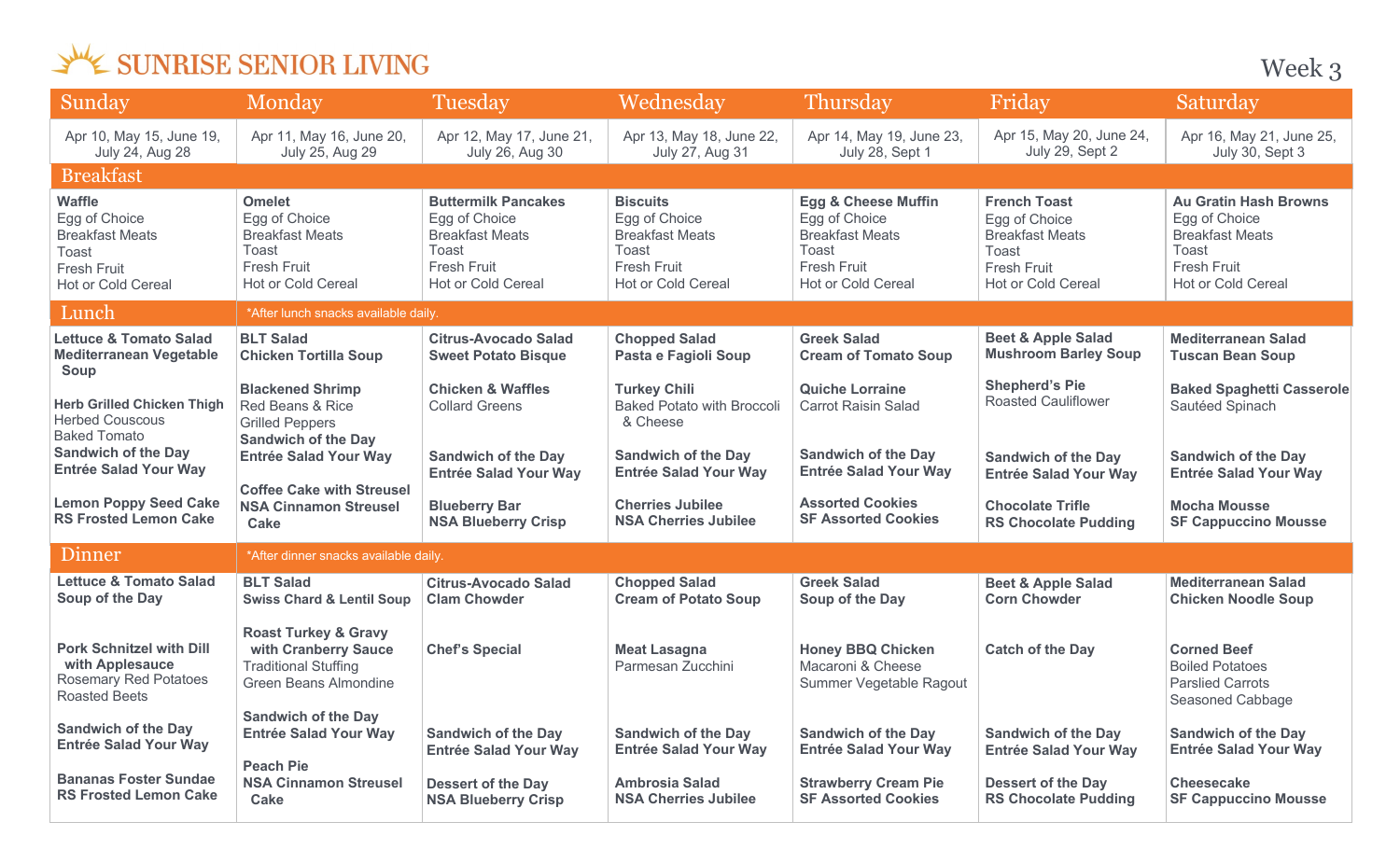Week 4

| Sunday                                                                                                        | Monday                                                                                                                | Tuesday                                                                                                                           | Wednesday                                                                                                            | <b>Thursday</b>                                                                                                                       | Friday                                                                                                                     | Saturday                                                                                                                       |
|---------------------------------------------------------------------------------------------------------------|-----------------------------------------------------------------------------------------------------------------------|-----------------------------------------------------------------------------------------------------------------------------------|----------------------------------------------------------------------------------------------------------------------|---------------------------------------------------------------------------------------------------------------------------------------|----------------------------------------------------------------------------------------------------------------------------|--------------------------------------------------------------------------------------------------------------------------------|
| Apr 17, May 22, June 26,<br>July 31, Sept 4                                                                   | Apr 18, May 23, June 27,<br>Aug 1, Sept 5                                                                             | Apr 19, May 24, June 28,<br>Aug 2, Sept 6                                                                                         | Apr 20, May 25, June 29,<br>Aug 3, Sept 7                                                                            | Apr 21, May 26, June 30,<br>Aug 4, Sept 8                                                                                             | Apr 22, May 27, July 1,<br>Aug 5, Sept 9                                                                                   | Apr 23, May 28, July 2,<br>Aug 6, Sept 10                                                                                      |
| <b>Breakfast</b>                                                                                              |                                                                                                                       |                                                                                                                                   |                                                                                                                      |                                                                                                                                       |                                                                                                                            |                                                                                                                                |
| <b>Waffle</b><br>Egg of Choice<br><b>Breakfast Meats</b><br>Toast<br><b>Fresh Fruit</b><br>Hot or Cold Cereal | <b>Western Omelet</b><br>Egg of Choice<br><b>Breakfast Meats</b><br>Toast<br>Fresh Fruit<br><b>Hot or Cold Cereal</b> | <b>Buttermilk Pancakes</b><br>Egg of Choice<br><b>Breakfast Meats</b><br>Toast<br><b>Fresh Fruit</b><br><b>Hot or Cold Cereal</b> | <b>Cinnamon Roll</b><br>Egg of Choice<br><b>Breakfast Meats</b><br>Toast<br><b>Fresh Fruit</b><br>Hot or Cold Cereal | <b>Egg &amp; Cheese Muffin</b><br>Egg of Choice<br><b>Breakfast Meats</b><br><b>Toast</b><br><b>Fresh Fruit</b><br>Hot or Cold Cereal | <b>French Toast</b><br>Egg of Choice<br><b>Breakfast Meats</b><br><b>Toast</b><br><b>Fresh Fruit</b><br>Hot or Cold Cereal | <b>Scrambled Egg Casserole</b><br>Egg of Choice<br><b>Breakfast Meats</b><br>Toast<br>Fresh Fruit<br><b>Hot or Cold Cereal</b> |
| Lunch                                                                                                         | *After lunch snacks available daily.                                                                                  |                                                                                                                                   |                                                                                                                      |                                                                                                                                       |                                                                                                                            |                                                                                                                                |
| <b>Citrus Beet Salad</b><br><b>Spiced Cauliflower Soup</b>                                                    | <b>Tomato &amp; Goat Cheese</b><br><b>Salad</b><br><b>Garden Vegetable Soup</b>                                       | <b>Wedge Salad</b><br><b>Turkey Rice Soup</b>                                                                                     | <b>Spinach Parmesan Salad</b><br><b>Vegetable Beef Soup</b>                                                          | <b>Caesar Salad</b><br><b>Seafood Bisque</b>                                                                                          | <b>Salad Greens</b><br><b>Potato Leek Soup</b>                                                                             | <b>Tossed Garden Salad</b><br><b>Carrot &amp; Ginger Soup</b>                                                                  |
| <b>Salmon with Lemon</b><br><b>Cream Sauce</b><br>Pesto Orzo<br><b>Grilled Vegetables</b>                     | <b>Chicken with Corn Relish</b><br><b>Sweet Potato Wedges</b>                                                         | <b>Swedish Meatballs</b><br><b>Parslied Noodles</b><br>Peas & Pearl Onions<br><b>Sandwich of the Day</b>                          | <b>Cheese Pizza</b><br>Side Salad                                                                                    | <b>Chicken Parmesan</b><br>Spaghetti & Marinara<br>Basil Zucchini Sauté                                                               | <b>BBQ Pulled Pork</b><br><b>Baked Beans</b><br>Cole Slaw                                                                  | <b>General Tso's Chicken</b><br><b>Brown Rice</b><br><b>Stir Fried Vegetables</b>                                              |
| <b>Sandwich of the Day</b><br><b>Entrée Salad Your Way</b>                                                    | <b>Sandwich of the Day</b><br><b>Entrée Salad Your Way</b>                                                            | <b>Entrée Salad Your Way</b><br><b>German Chocolate Cake</b>                                                                      | <b>Sandwich of the Day</b><br><b>Entrée Salad Your Way</b>                                                           | <b>Sandwich of the Day</b><br><b>Entrée Salad Your Way</b>                                                                            | <b>Sandwich of the Day</b><br><b>Entrée Salad Your Way</b>                                                                 | <b>Sandwich of the Day</b><br><b>Entrée Salad Your Way</b>                                                                     |
| <b>Peach Melba</b><br><b>NSA Peach Melba</b>                                                                  | <b>Cherry Pie</b><br><b>SF Chocolate Chip Cookie</b>                                                                  | <b>RS Frosted Chocolate</b><br><b>Cake</b>                                                                                        | <b>Boston Cream Cake</b><br><b>NSA Baked Apples</b>                                                                  | <b>Lemon Mousse</b><br><b>SF Lemon Mousse</b>                                                                                         | <b>Frosted Yellow Cake</b><br><b>RS Frosted Yellow Cake</b>                                                                | <b>Coconut Cream Custard</b><br><b>RS Carrot Cake</b>                                                                          |
| Dinner                                                                                                        | *After dinner snacks available daily.                                                                                 |                                                                                                                                   |                                                                                                                      |                                                                                                                                       |                                                                                                                            |                                                                                                                                |
| <b>Citrus Beet Salad</b><br>Soup of the Day                                                                   | <b>Tomato &amp; Goat Cheese</b><br><b>Salad</b><br><b>Chicken Orzo Soup</b>                                           | <b>Wedge Salad</b><br><b>Navy Bean Soup</b>                                                                                       | <b>Spinach Parmesan Salad</b><br><b>Split Pea Soup</b>                                                               | <b>Caesar Salad</b><br>Soup of the Day                                                                                                | <b>Salad Greens</b><br><b>Tomato Barley Soup</b>                                                                           | <b>Tossed Garden Salad</b><br><b>Hungarian Mushroom Soup</b>                                                                   |
| <b>Glazed Meatloaf</b><br><b>Cheddar Mashed Potatoes</b><br><b>Herbed Green Beans</b>                         | <b>Baked Ham</b><br>Parmesan Bread Pudding<br><b>Broccoli Spears</b>                                                  | <b>Chef's Special</b>                                                                                                             | <b>Peach Pork Loin</b><br>Potatoes Anna<br><b>Glazed Rosemary Carrots</b>                                            | <b>Beef Pot Roast</b><br><b>Rissole Potatoes</b><br><b>Sherried Mushrooms</b>                                                         | <b>Catch of the Day</b>                                                                                                    | <b>Sirloin of Beef Au Jus</b><br>Baked Potato & Sour Cream<br><b>Creamed Spinach</b>                                           |
| <b>Sandwich of the Day</b><br><b>Entrée Salad Your Way</b>                                                    | <b>Sandwich of the Day</b><br><b>Entrée Salad Your Way</b>                                                            | <b>Sandwich of the Day</b><br><b>Entrée Salad Your Way</b><br><b>Dessert of the Day</b>                                           | <b>Sandwich of the Day</b><br><b>Entrée Salad Your Way</b>                                                           | <b>Sandwich of the Day</b><br><b>Entrée Salad Your Way</b>                                                                            | <b>Sandwich of the Day</b><br><b>Entrée Salad Your Way</b>                                                                 | <b>Sandwich of the Day</b><br><b>Entrée Salad Your Way</b>                                                                     |
| <b>Banana Bread</b><br><b>NSA Peach Melba</b>                                                                 | <b>Chocolate Chip Cookie Bar</b><br><b>SF Chocolate Chip Cookie</b>                                                   | <b>RS Frosted Chocolate</b><br>Cake                                                                                               | <b>Escalloped Apples</b><br><b>NSA Baked Apples</b>                                                                  | <b>Hot Fudge Sundae</b><br><b>SF Lemon Mousse</b>                                                                                     | <b>Dessert of the Day</b><br><b>RS Frosted Yellow Cake</b>                                                                 | <b>Carrot Cake</b><br><b>RS Carrot Cake</b>                                                                                    |